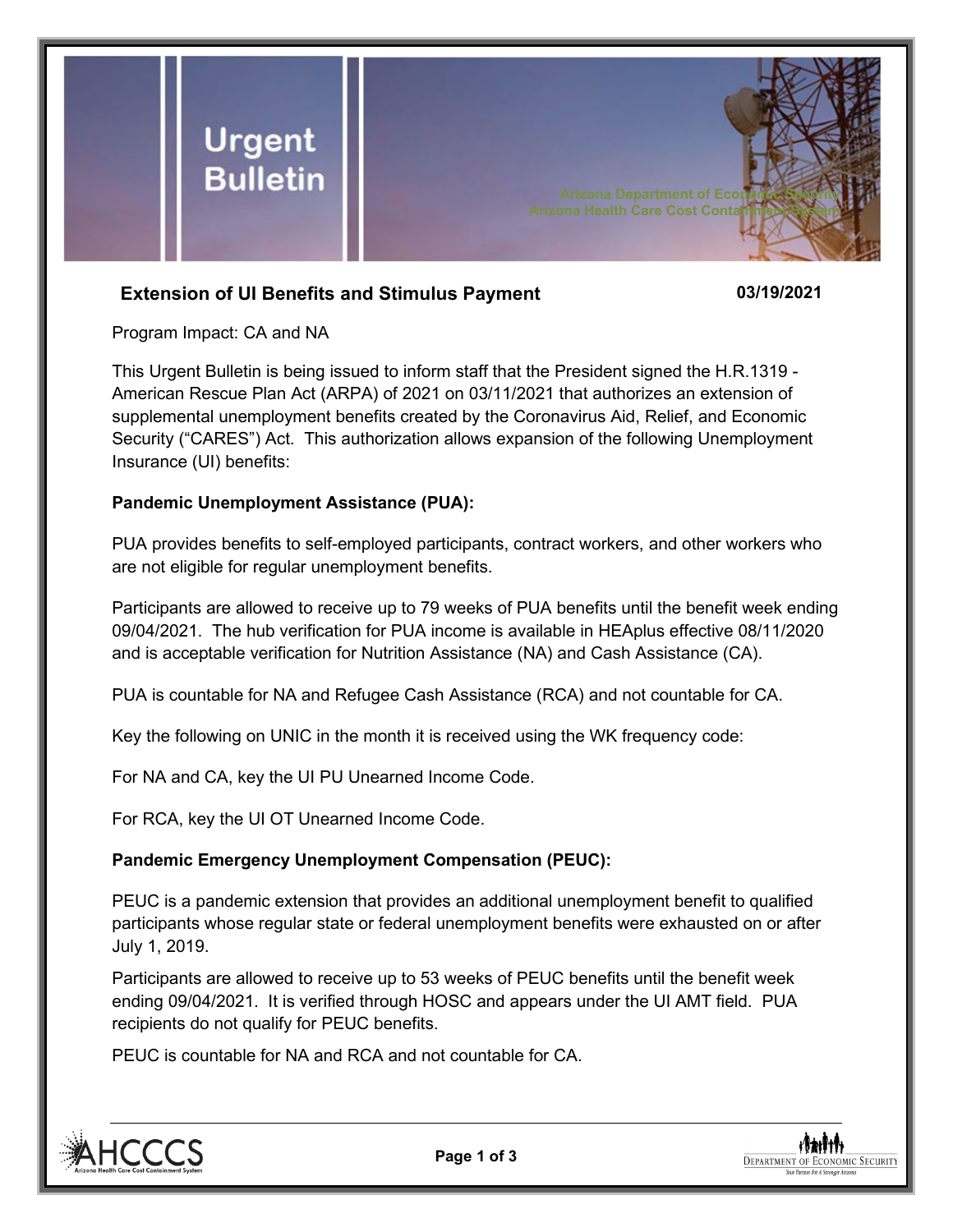

Key the following on UNIC in the month it is received using the WK frequency code:

For NA and CA, key the UI Unearned Income Code.

For RCA, key the UI OT Unearned Income Code.

## **Federal Pandemic Unemployment Compensation (FPUC):**

FPUC is an additional \$300 weekly benefit for participants when they receive at least one dollar of underlying benefits for a claimed week.

Participants are allowed to receive the \$300 weekly benefit on top of their underlying unemployment benefit until the benefit week ending 09/04/2021.

The FPUC payment is excluded as income in the month of receipt and as a resource in any of the nine months following receipt for NA and CA.

FPUC is countable for RCA as income.

Key the following on UNIC in the month it is received using the WK frequency code:

For NA and CA, key the UI FP Unearned Income Code

For RCA, key the UI OT Unearned Income Code.

#### **Third Stimulus Payment:**

The H.R.1319, American Rescue Plan Act (ARPA) of 2021 included a provision for additional 2021 Recovery Rebates for Individuals. This provision authorizes up to an additional \$1400 payment to eligible participants, including children. This payment is also known as a Stimulus Payment.

The Stimulus Payment is being treated as a Federal Tax Refund for 2021. This payment is not countable as income or a resource in the month of receipt and the 12 months after the month of receipt for NA or CA.

For more information on budgeting the tax refund as unearned income or a resource see FAA4.B03S Tax Refunds – Federal – Liquid Assets and FAA4.H03XX Tax Refunds – Federal – Unearned Income - in the Cash and Nutrition Assistance Policy (CNAP) Manual.